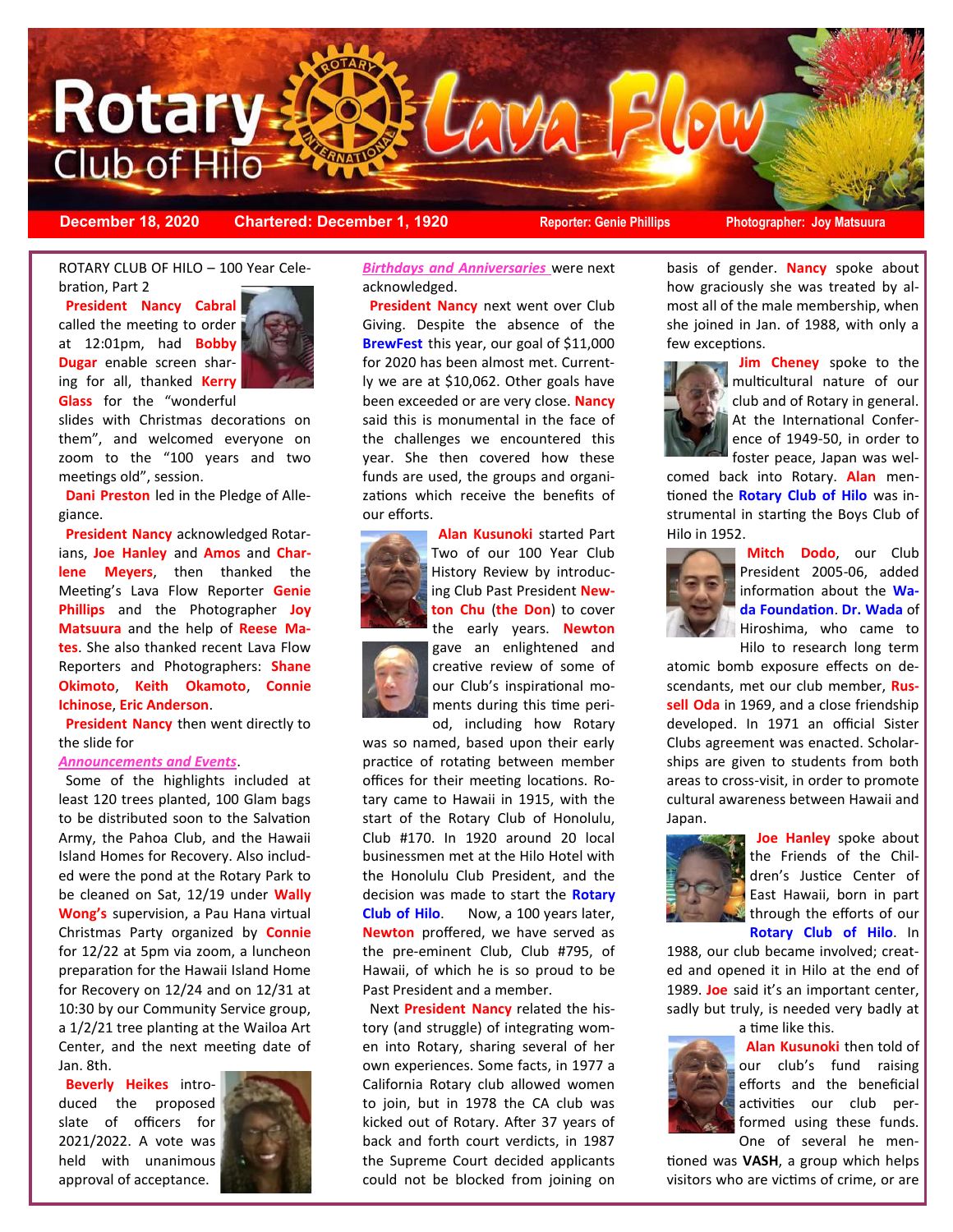### *Birthdays:*

| <b>Cathy Gray</b>   | December 13            |
|---------------------|------------------------|
| <b>Mike Meyer</b>   | December 15            |
| <b>Reese Mates</b>  | December 19            |
| <b>Joy Matsuura</b> | December <sub>22</sub> |
| <b>Eddie Hara</b>   | December 24            |
| <b>Gay Porter</b>   | December 31            |

## mber 19 mber 22

### *Club Anniversary:*

| <b>Kimo-Jim Becker</b> | Dec 01 1995 (25) |
|------------------------|------------------|
| <b>Jim Cheney</b>      | Dec 02 1988 (32) |
| <b>Tina Jimenez</b>    | Dec 05 2014 (6)  |
| <b>Shane Okimoto</b>   | Dec 09 2016 (4)  |
| <b>Harry Kim</b>       | Dec 16 2016 (4)  |
| <b>Steve Handy</b>     | Dec 19 2003 (17) |
| <b>Judy Gibson</b>     | Dec 31 2005 (15) |

### *Wedding Anniversary:*

| <b>Marcia &amp; Garry Prose</b>          | Dec 01 1969 (51) |
|------------------------------------------|------------------|
| <b>Keith &amp; Leigh Okamoto</b>         | Dec 19 1992 (28) |
| <b>Ron &amp; Glynnis Dolan</b>           | Dec 22 1973 (47) |
| <b>Wally &amp; Malia Wong</b>            | Dec 22 1993 (27) |
| <b>Cathy &amp; Jerry Gray</b>            | Dec 25 1976(44)  |
| Bob Fox & Nina Buchanan Dec 27 2006 (14) |                  |

#### *Announcements:*

**Dec 25—Merry Christmas (No Meeting) Jan 01—Happy New Year (No Meeting)**

#### *Club Administration 2021-2021*

President:- **Nancy Cabral**  President Elect- **Beverly Heikes** Vice-President- **Kerry Glass** Past President- **Anna Liu** Secretary- **Susan Munro** Treasurer- **Jen Tanouye** Sergeant-at-Arms- **Jacob Bratton** Foundations- **Shane Okimoto** Membership– **Connie Ichinose** Public Relations- **Marcia Prose** Community Service- **Wally Wong** Vocational Services- **Mike Meyer** International Service**—Patrick Smith** New Generations- **Gail Takaki** Club Service- **Bobby Dugar** Hilo Rotary Club Foundation- **Tim Beatty** Hawaii Rotary Youth Foundation- **Mitch Dodo** Programs- **Jim Cheney** Attendance- **Judy Gibson/Dirk Yoshina** Lava Flow– **Genie Phillips**

in distress. Our own **Beckie Marshall** heads up **VASH** here on the east side.

 Following upon the success of the **Embalmers' Ball**, in 2012 **Bobby Hanley** and **Alan**, over several beers, conceived the **BrewFest**, which raises funds for the **Friends of the Children's Justice Center of East Hawaii**, the **Hilo Medical Center Residency program**, and our **Hilo Rotary Club Foundation**.

 In 2004-05, to commemorate **Rotary's 100th year anniversary**, with **Mike Robinson** as Club President, we joined with other clubs in Hilo to create the **Kuhio Kalani'ana'ole Park**, across from Reeds Bay.



 **Helen Hemmes** reviewed another part of the good works of Hilo Rotary Club - **the Hilo Rotary Club Endowed Excellence Scholarship**. Funds are to be

used by UH Hilo students for costs associated with attendance (tuition, books, fees, etc). The Scholarship was established in December, 2011.

 **Randy Hart** reviewed a project in Pahoa, after the eruption of 2018, in which we donated funds for the Charter school de-



stroyed by the lava flow. With our help and other East Hawaii clubs participation, they are around today, operating at Nani Mau Gardens.

 **President Nancy** reintroduced **Dani Preston**, thanked her for leading us in the Flag Salute earlier, and inducted her into our club membership. Due to the late hour, **Nancy** also asked for *Happy Dollars* to be mailed in to the club's PO Box 7476, Hilo HI, 96720.

 Club member and Opera Singer **D'Andrea Pelletier** then sang a beautiful rendition of "America the Beautiful."

 **President Nancy** next asked **Joe Hanley**  to close the meeting by leading the **Four Way Test** of the things we Think, Say or Do.

The meeting adjourned at 1:09 p.m.

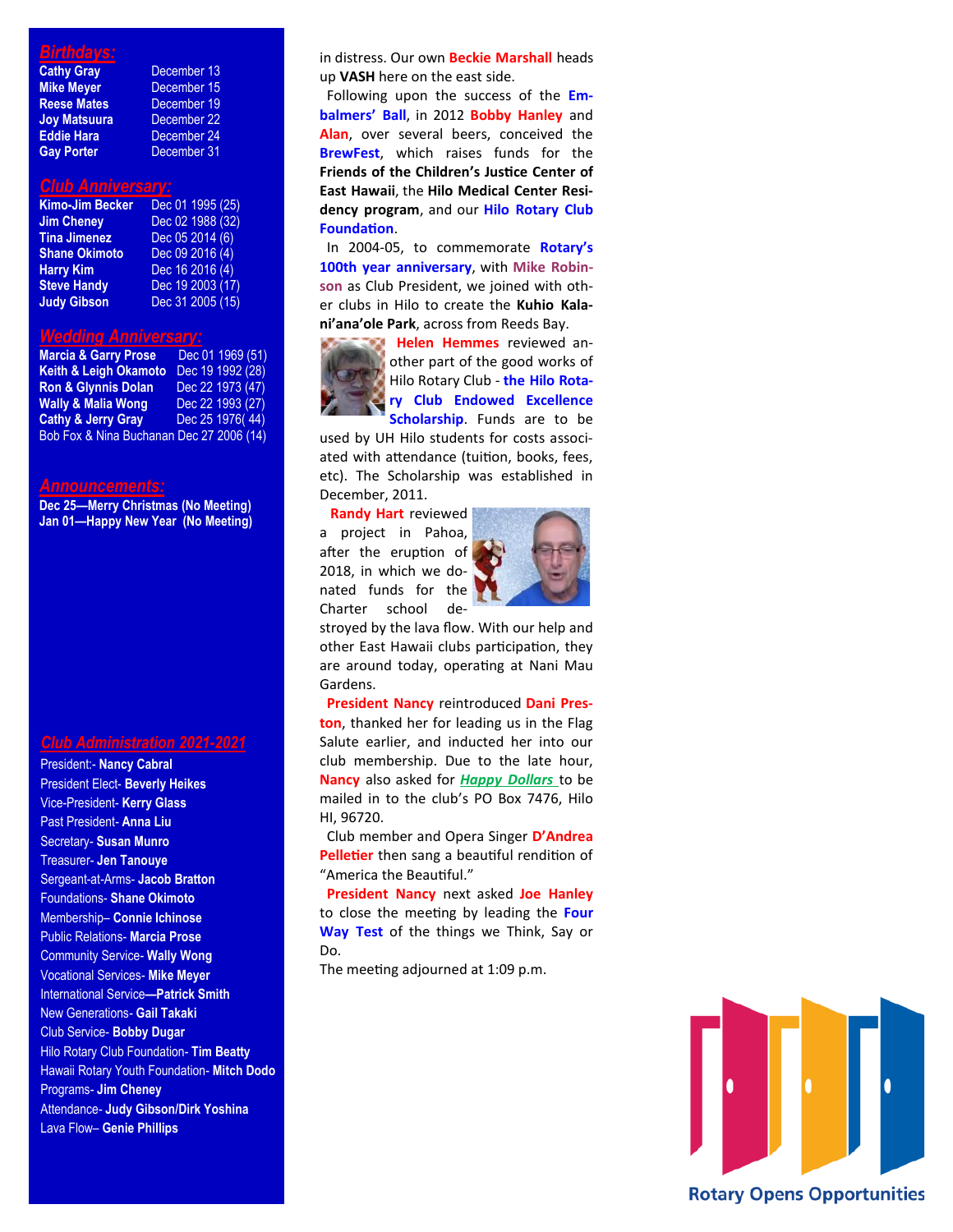# **HRCF Funded Projects**

| Zamboanga Telemedicine \$2,000         |  |
|----------------------------------------|--|
|                                        |  |
|                                        |  |
|                                        |  |
|                                        |  |
| Rotary Gives Thanks Tree Planting\$200 |  |
| Bhutan Wilderness Medicine\$2,729      |  |
|                                        |  |
|                                        |  |
|                                        |  |



# **YTD Club Giving**

## **The Rotary Foundation**

| Annual Fund (\$11,000 goal)\$10,062        |  |
|--------------------------------------------|--|
|                                            |  |
| Every Rotarian Every Year (\$25 to TRF)58% |  |

|  |  | Hilo Rotary Club Foundation\$19,005                                     |
|--|--|-------------------------------------------------------------------------|
|  |  | Not included above: a \$14,000 donation from Shipman Foundation to HRCF |

Hawaii Rotary Youth Foundation .....................\$3,860